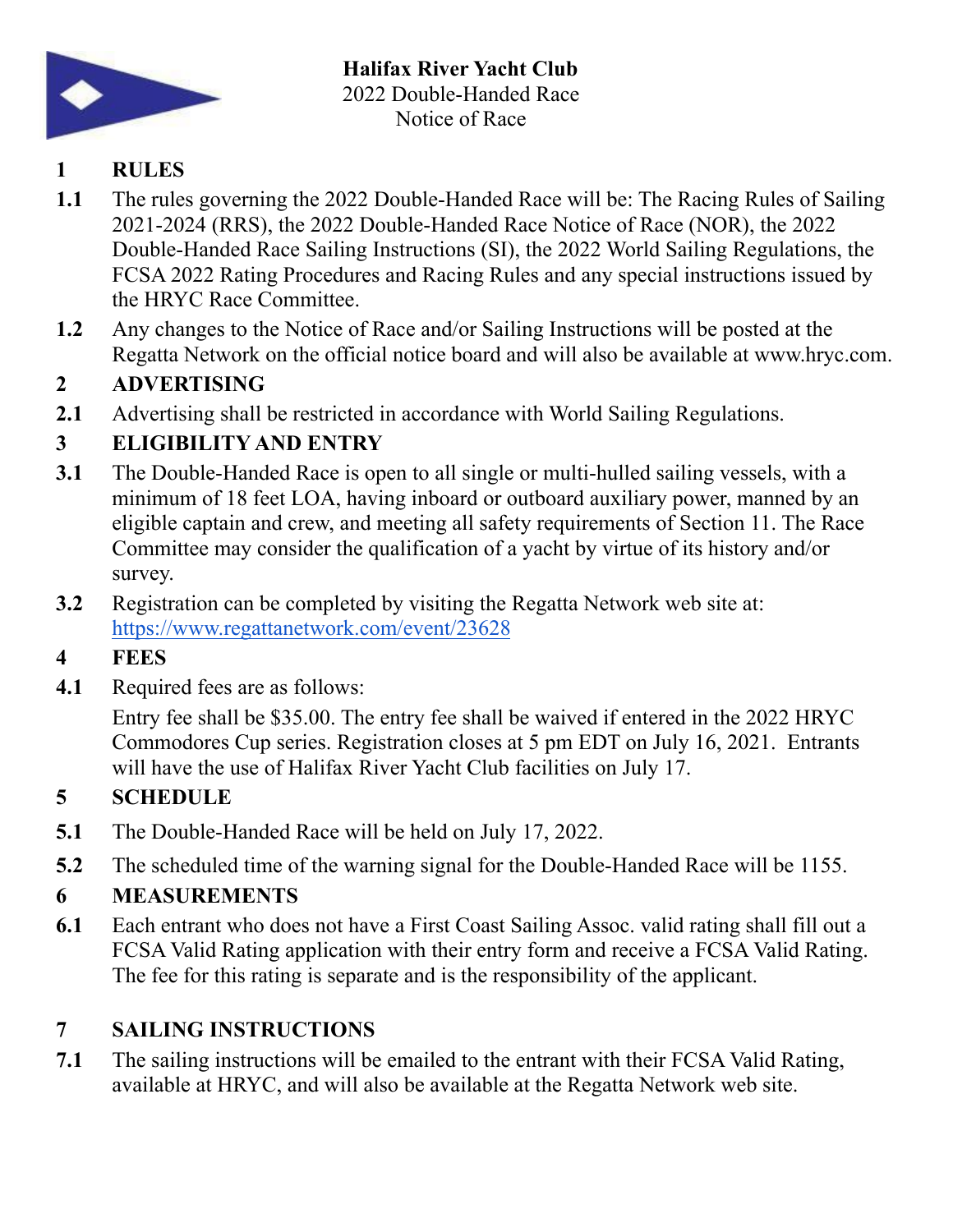## **8 THE COURSE**

**8.1** The course will be described in the Double-Handed Race Sailing Instructions. The race will occur in the vicinity of the Ponce Inlet sea buoy, with a course initially traveling in a northerly direction with boats staying near the shoreline, as permitted by weather conditions.

# **9 SCORING**

- **9.1** All yachts shall be scored using their FCSA Valid Rating and corrected *time on time.*
- **9.2** There will be two classes, *Performance* and *Cruising*. See the FCSA rules for class requirements. The Race Committee reserves the right to reclassify any yacht at its discretion.

#### **10 PENALTY SYSTEM**

**10.1** The Scoring Penalty, (RRS) 44.3 will apply. The penalty shall be one (1) percent of a yacht's elapsed time added to her corrected time. This changes Rule 44.3 (c) (RRS). A yacht taking a scoring penalty shall report it to the Race Committee within the protest time limit.

## **11 SAFETY REGULATIONS**

**11.1** All yachts are encouraged to comply with all World Sailing Regulations Category 4 requirements.

### **12 SUPPORT YACHTS**

**12.1** All support yachts shall stay outside areas where yachts are racing from the time of the preparatory signal for the first class to start until all yachts have started the race, the Race Committee signals a postponement, general recall or abandonment.

### **13 RADIO COMMUNICATION**

**13.1** A boat shall neither send nor receive any radio, mobile phone or WIFI network transmissions or use any other device, technology or other aid which is not available to all boats.

### **14 AWARDS**

- **14.1** Trophies will be given as follows:
	- $\bullet$  1<sup>st</sup>, 2<sup>nd</sup> and 3<sup>rd</sup> in all classes with 5 or more boats competing
	- $\bullet$  1<sup>st</sup> and 2<sup>nd</sup> in all classes with less than 5 boats competing
	- $\bullet$  1<sup>st</sup> overall
- **14.2** Trophies will be awarded at the HRYC Annual Sailing Awards Dinner (to enable personalization) at HRYC on a date to be determined. Dress is responsible casual, and reservations are required.

### **15 INSURANCE**

**15.1** Each participating yacht shall be insured with valid third-party liability insurance with a minimum cover of \$250,000.00.